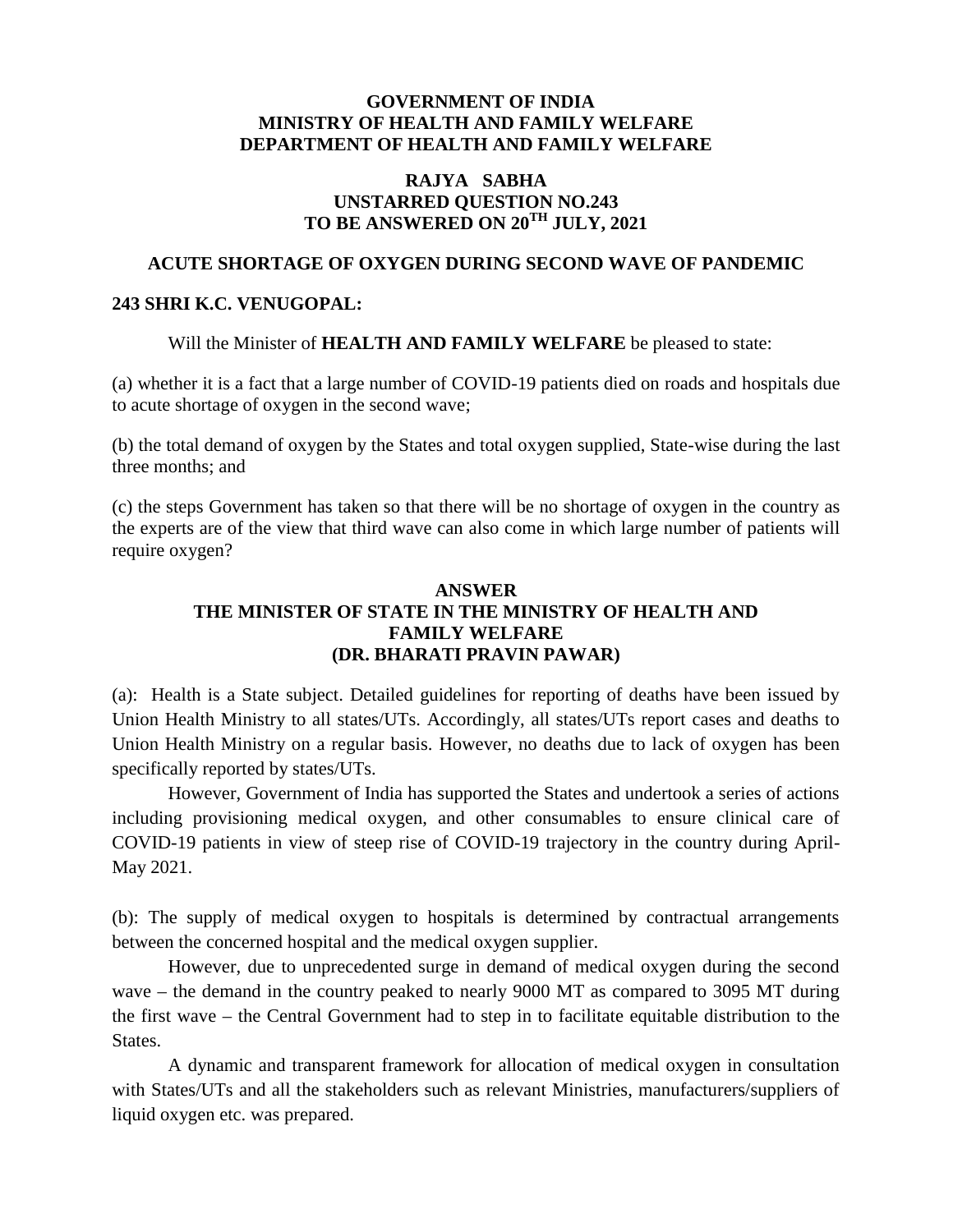The active case load of the State/UT was the primary determinant of oxygen allocation, other factors such as case doubling rate, available medical infrastructure, etc. were also given due consideration.

Further, the allocation was kept dynamic as per the changing pandemic load. The first allocation order was issued on 15th April 2021 and revised from time to time, based on the trends of active cases and supply position. A total allocation of 10,250 MT has been done to 26 high burden States as on 28<sup>th</sup> May 2021 as per **Annexure**.

(c): Government of India, along with the State Governments took all possible steps to tackle the unprecedented surge in oxygen demand that arose in the second wave of Covid-19. This includes:

- Enhancement of liquid medical oxygen (LMO) production from 5700 MTs in August, 2020 to 9690 MTs in May, 2021;
- Restrictions on industrial use of oxygen; and augmentation of availability of containers.
- A dynamic and transparent framework for allocation of medical oxygen in consultation with States/UTs and all the stakeholders such as relevant Ministries, manufacturers/suppliers of liquid oxygen etc. was prepared.
- Also, online digital solutions viz. Oxygen Demand Aggregation system (ODAS) and Oxygen Digital Tracking System (ODTS) have been developed to ascertain the demand for medical oxygen from all medical facilities and to track their transportation.
- Further, in order to avoid wastage of medical oxygen, guidelines on rational use of oxygen were issued on 25th September 2020. These were further revised and disseminated to States on 25th April 2021.
- Further, the States were provided with oxygen equipment such as oxygen cylinders, concentrators and Pressure Swing Adsorption (PSA) oxygen generation plants. A total of 4,02,517 oxygen cylinders have been procured/ are being procured and distributed to the States. Also, 1222 PSA Oxygen generation plants have been sanctioned. Out of these, as on 15th July, 2021, 237 plants have been commissioned. Apart from this, 295 PSA plants are being installed by different Ministries. States have also been asked to prepare State level oxygen generation plants.
- With a view to increase the storage capacity of Liquid Medical Oxygen in the States, under the emergency COVID Package-Part-II, 1050 Liquid Medical Oxygen Tanks along with MGPS at a cost of Rs. 80 Lakh each have been approved.